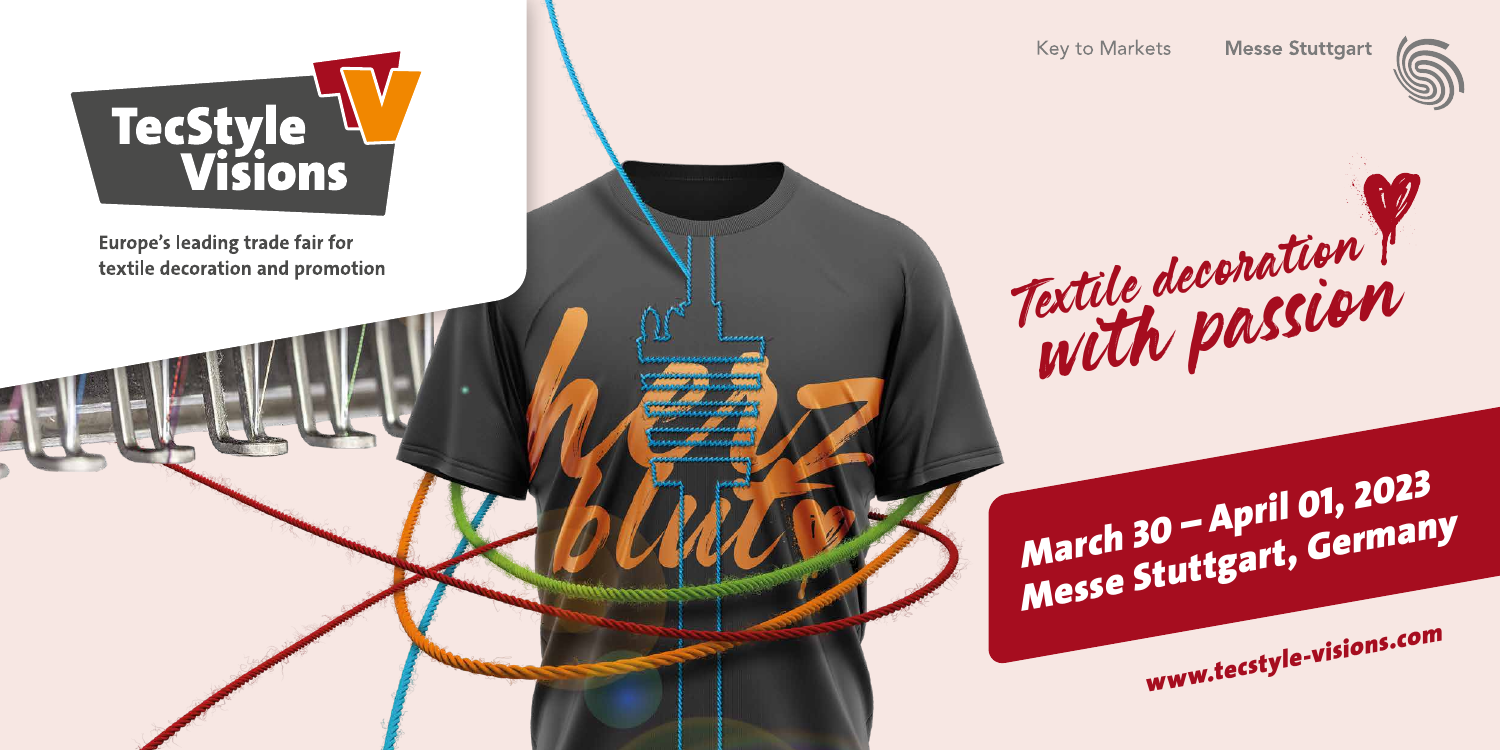

Europe's leading trade fair for textile decoration and promotion showcases the latest techniques and trends for printing, embroidery, flocking, appliqué and engraving. Internationally renowned manufacturers and retailers for machinery, accessories and textiles will be presenting their products and services.

# Compelling arguments!

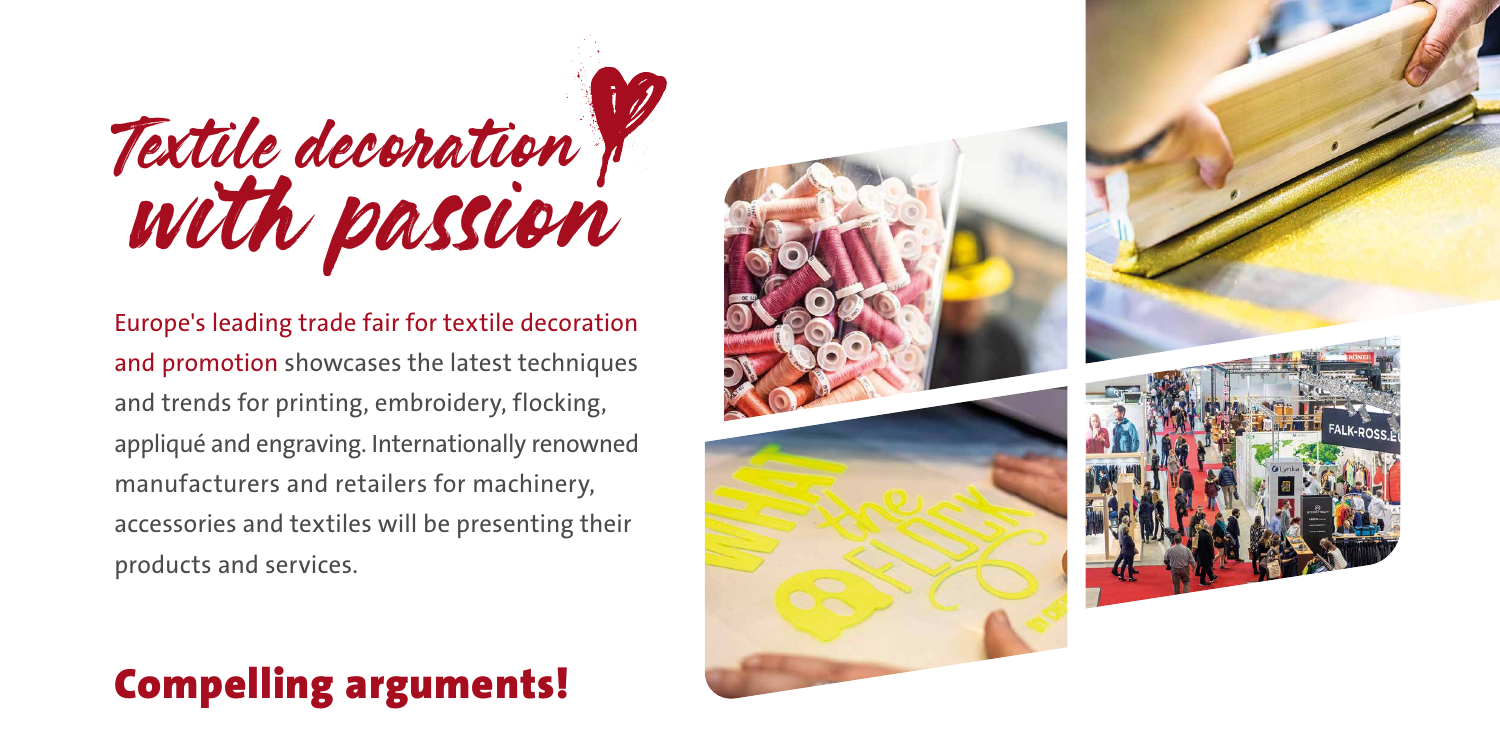

### Industry get-together

The only trade fair dedicated to textile decoration brings together leading providers and appropriate customers.





#### Range

TecStyle Visions covers the entire offer of the decoration chain of machines, accessories and textiles for trade, services

and industry.



### Experience

Visitors can look forward to an attractive accompanying programme with technical special shows, stages and presentations.



### Safety

Certified trade fair figures and transparency in pricing and communication ensure professionalism.



#### Connection

The location of Messe Stuttgart impresses visitors with easy accessibility by car, train, plane and public transport.



Welcome

# Impressive facts. The Constitution of the US of the Constitution of the US of the Constitution of the MISS of the MISS of the Apple of the MISS of the Apple of the US of the MISS of the MISS of the MISS of the MISS of the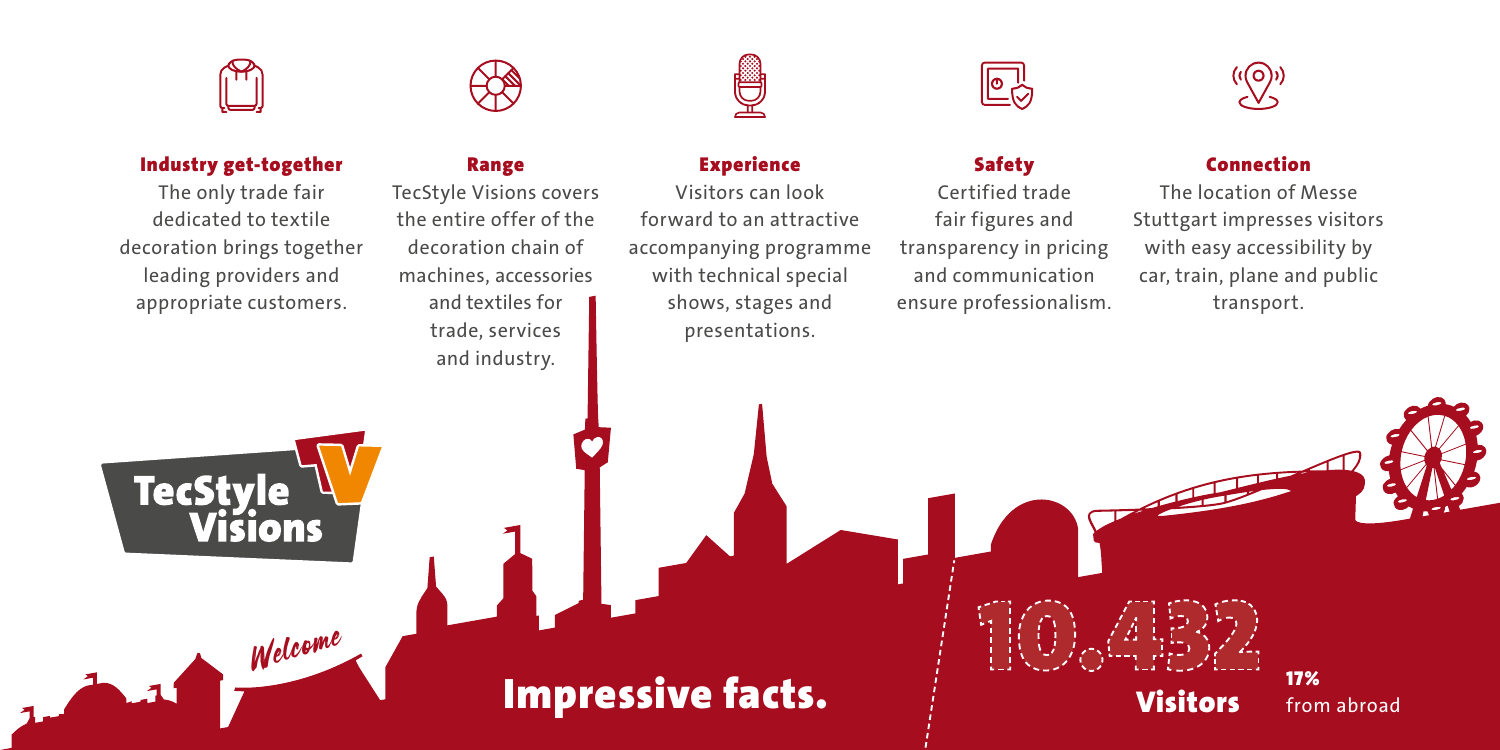

Visitor groups and

BO 24

of the visitors do not visit any other trade fair on textile decoration



Services for textile decoration

Results of the 2020 Visitor Survey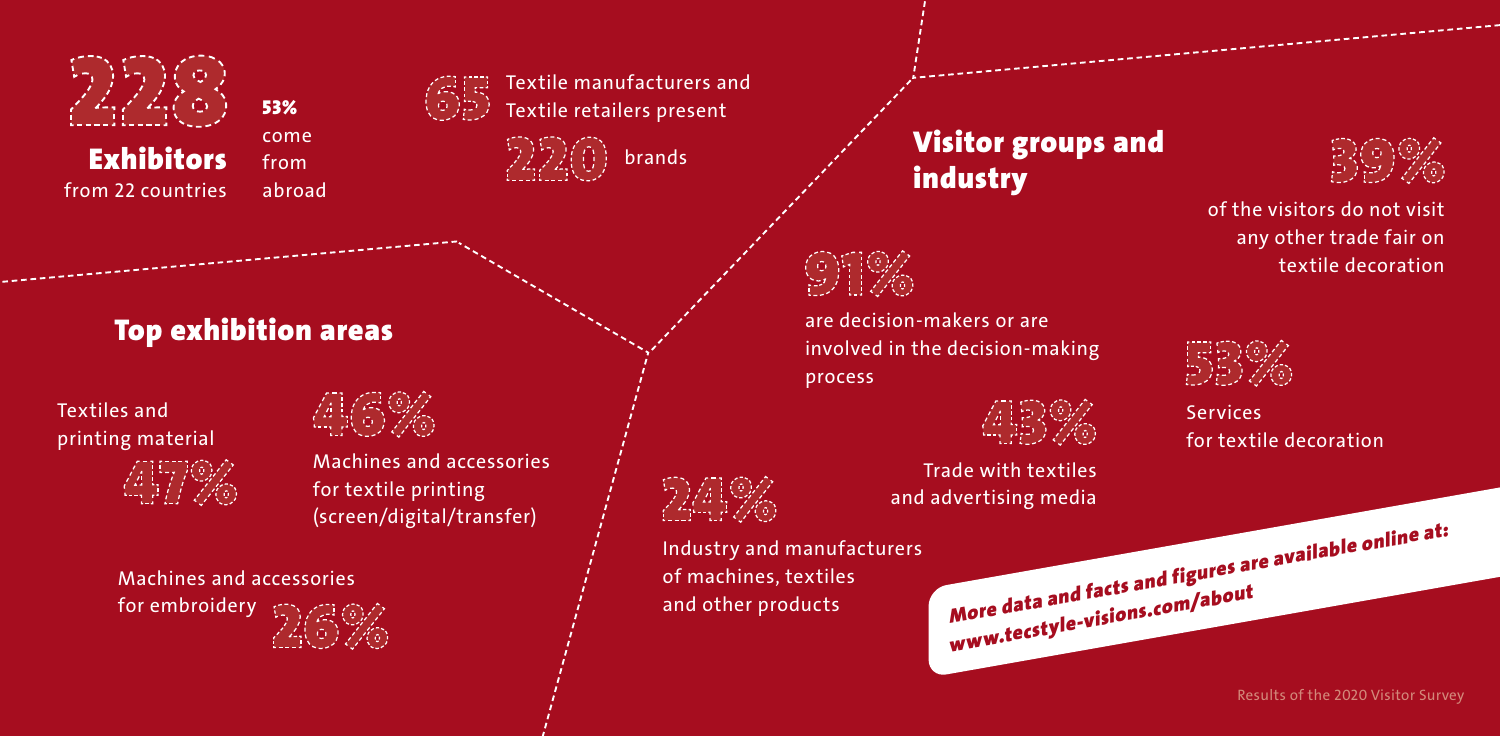

### Print. Produce. Promote.

This is the mission of the combined trade fair EXPO 4.0 – comprising the three trade fairs TecStyle Visions, wetec and GiveADays. The synergy effects of the combined trade fair pay off particularly for exhibitors: For every stage in the value-added chain EXPO 4.0 offers the right exhibition platform and the appropriate visitors from industry, retail and trade.

### Performance figures 2020 – EXPO 4.0